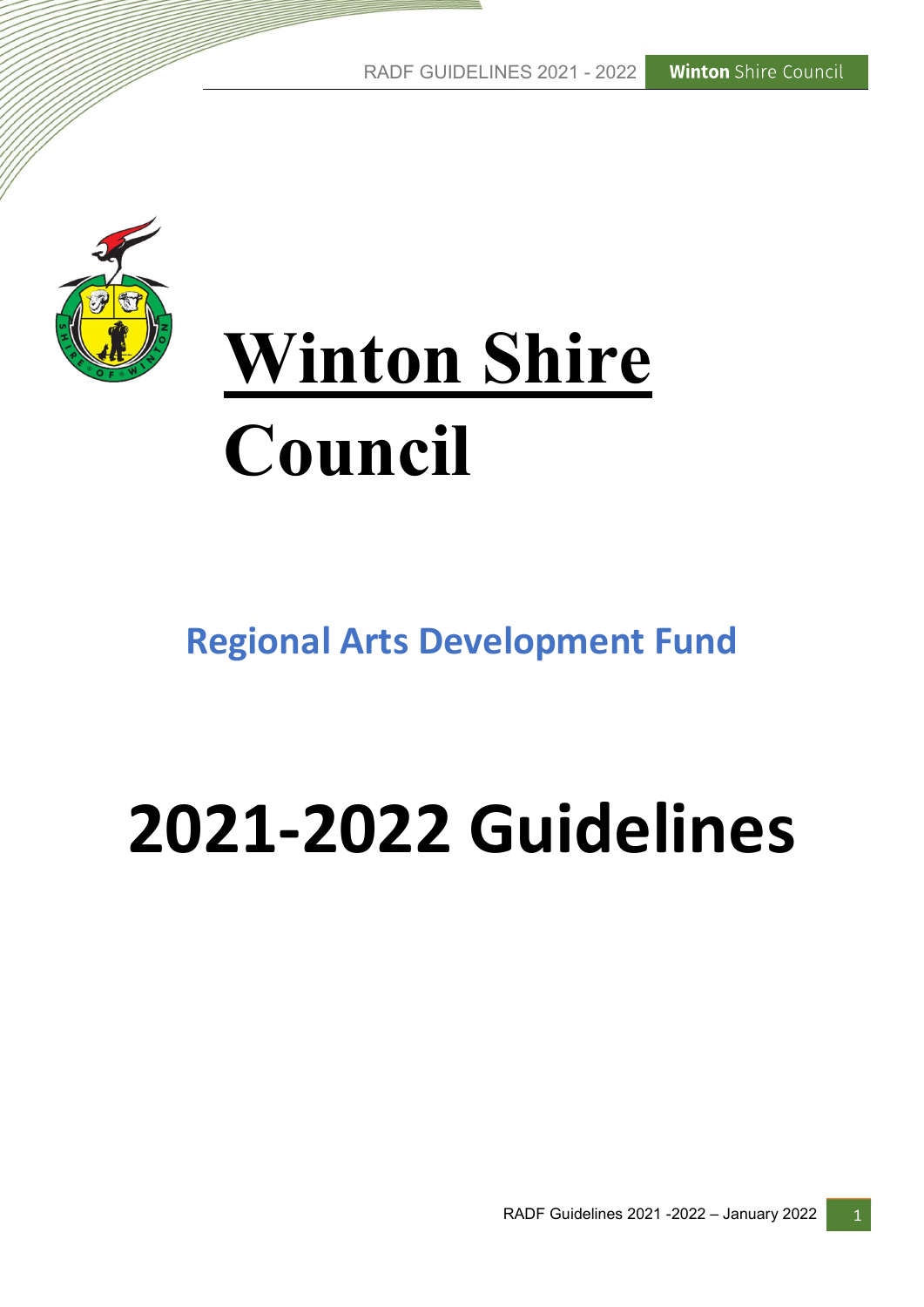# Regional Arts Development Fund (RADF) Program 2021-2022

# Winton Shire Council Guidelines - January 2022

The RADF program was established in 1991 to support the arts and cultural development of regional communities across Queensland. The program is a partnership between state and local governments which invests in quality arts and cultural experiences across Queensland based on locally determined priorities. The Winton Shire Council's RADF program has a robust history of supporting innovative arts and cultural activities for the community.

RADF 2021-22 promotes the role and value of arts, culture and heritage as key drivers to: support diversity and inclusivity; grow strong regions; and provide training, education and employment opportunities for Queensland artists and local communities.

The program objectives for 2021-2022 are to:

- 1. Support local artists and arts and cultural activity to deliver value for local communities
- 2. Provide opportunities for local communities to participate in arts and cultural activities
- 3. Invest in locally-determined priorities delivered through arts and cultural activity
- 4. Contribute towards current government priorities

All projects receiving RADF 2021-22 funding are required to report on their contribution towards RADF 2021-22 Key Performance Outcomes (KPOs):

#### IMPACT

- RADF invests in a diversity of local arts and cultural projects
- RADF engages local communities in arts and cultural activities
- RADF supports local employment and strengthening of local arts sector

#### **QUALITY**

- RADF supports quality arts and cultural initiatives based on local priorities
- Local communities' value RADF

#### **REACH**

- RADF supports engagement with new and diverse artists, audiences and communities
- RADF contributes to: diversity and inclusive communities; growing strong regions; and providing training, education and employment

#### VIABILITY

- RADF builds strong partnerships between arts and non-arts sectors
- RADF leverages additional investment
- RADF funding is used effectively and appropriately

Feedback surveys for your project are available from Council's RLO, Denise Hurley, denisef@winton.qld.gov.au.

#### WINTON SHIRE'S PRIORITIES 2021-2022: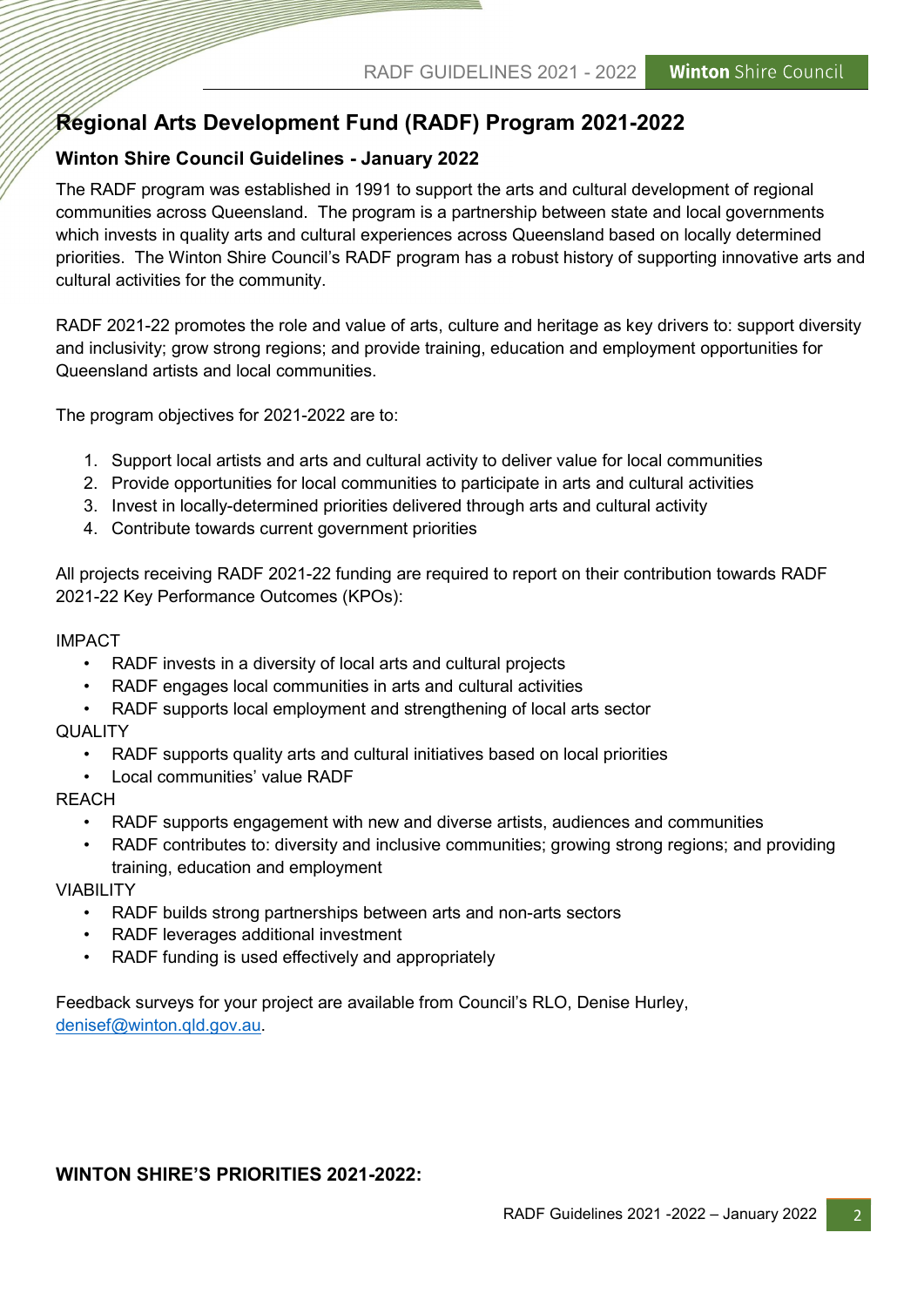Strategic priorities for Arts and Culture for the region were determined during consultation for the development of Council's Arts and Cultural Strategy 2022-2026, these priorities remain current for Council and the community.

The seven strategic visions are:

- 1. Winton Shire Council is committed to supporting First Nations-led arts and cultural initiatives.
- 2. Preserving and interpreting our stories, historic buildings, natural assets and sites of significance through arts-led projects that capture the character of Winton.
- 3. Resource the arts sector to build arts and heritage-led cultural, social and economic opportunities.
- 4. Encourage targeted skills development opportunities to grow the sustainability of the arts and heritage sector.
- 5. Engage young people in developing arts and cultural programs they want to lead or participate in.
- 6. Create or enhance places to allow for more arts programming on a regular basis.
- 7. Build partnerships for the sustainability and vitality of the arts and cultural sector in Winton Shire.

These strategic visions underpin Council's specific priorities for the Winton Shire Council RADF 2020-2021 Program:

- Acknowledging and respecting the culture of our First Nations community
- Preserving and sharing our heritage including places of significance, our character and our stories
- Providing platforms for artists to grow and prosper
- Connecting the community to creative opportunities

#### KEY DATES

| <b>Funding</b><br><b>Round</b> | <b>Applications Open</b> | <b>Applications Close</b> | <b>Outcome Advised</b> | <b>Project delivery</b><br>timeframe                 |
|--------------------------------|--------------------------|---------------------------|------------------------|------------------------------------------------------|
| Round 1                        | 1 October 2021           | 1 November 2021           | 12 November 2021*      | Project must be<br>completed by 30<br>September 2022 |
| Round 2                        | 1 February 2022          | 4 March 2022              | 30 April 2022*         | Project must be<br>completed by 30<br>September 2022 |

\*Outcome advise date may change depending on Council meeting dates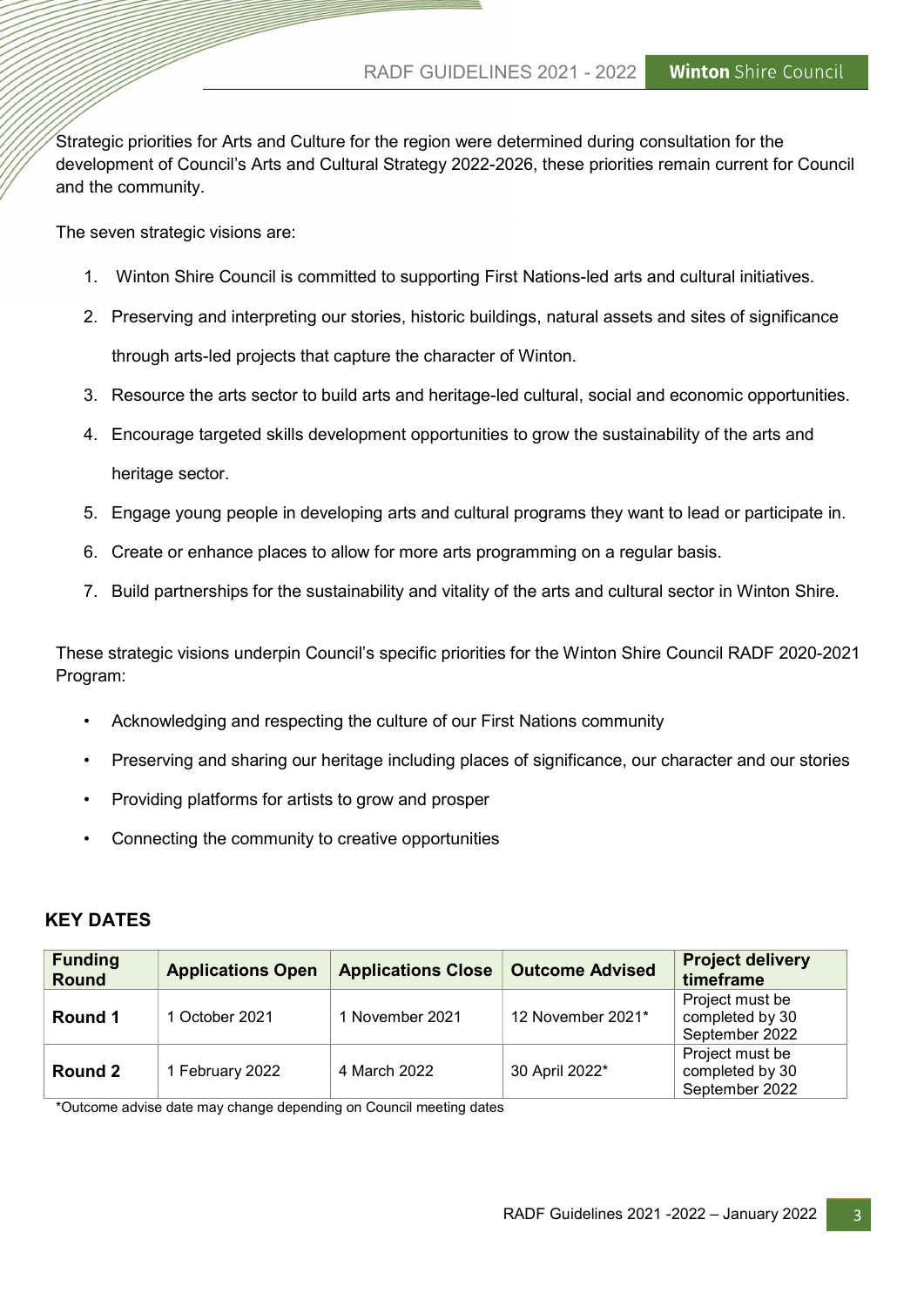# Eligibility:

The following individuals and organisations can apply for a RADF grant:

- Individual artists, emerging artists, artsworkers, cultural workers or project coordinators who:
	- are based in the Council area, or if based outside the Council area are able to demonstrate how the project will directly benefit arts and culture in the Council area
	- are permanent residents or Australian citizens
	- have an Australian Business Number (ABN) or who will be auspiced by an incorporated organisation or individual with an ABN.
- Incorporated and Unincorporated arts and cultural organisations based in the Council area, or those based outside the Council area that are able to demonstrate how the project will benefit arts and culture within the Council area.

# Ineligible Applicants, Applications and Projects:

The following are not eligible for funding through the RADF Program:

- Applicants who submit unsigned applications.
- Applicants who have failed to acquit previous RADF grants this does not apply to applications submitted by sub-committees of the organisation.
- Activities that commence before notification of successful funding.
- Retrospective applications.

Additionally, the program will not support:

- RADF does not support 100% of any project. Applicants are required to make a significant contribution which may be in-kind.
- Framing, freight, publishing, costumes, props or printing costs only a small proportion of these costs can be covered as part of presentation costs for significant exhibitions and/or performances.
- Catering costs, openings, launches and parties are not eligible for RADF grants.
- Competitions and Eisteddfods.
- Purchase of capital items.
- Operational expenses are ineligible under RADF including wages for permanent staff and office expenses.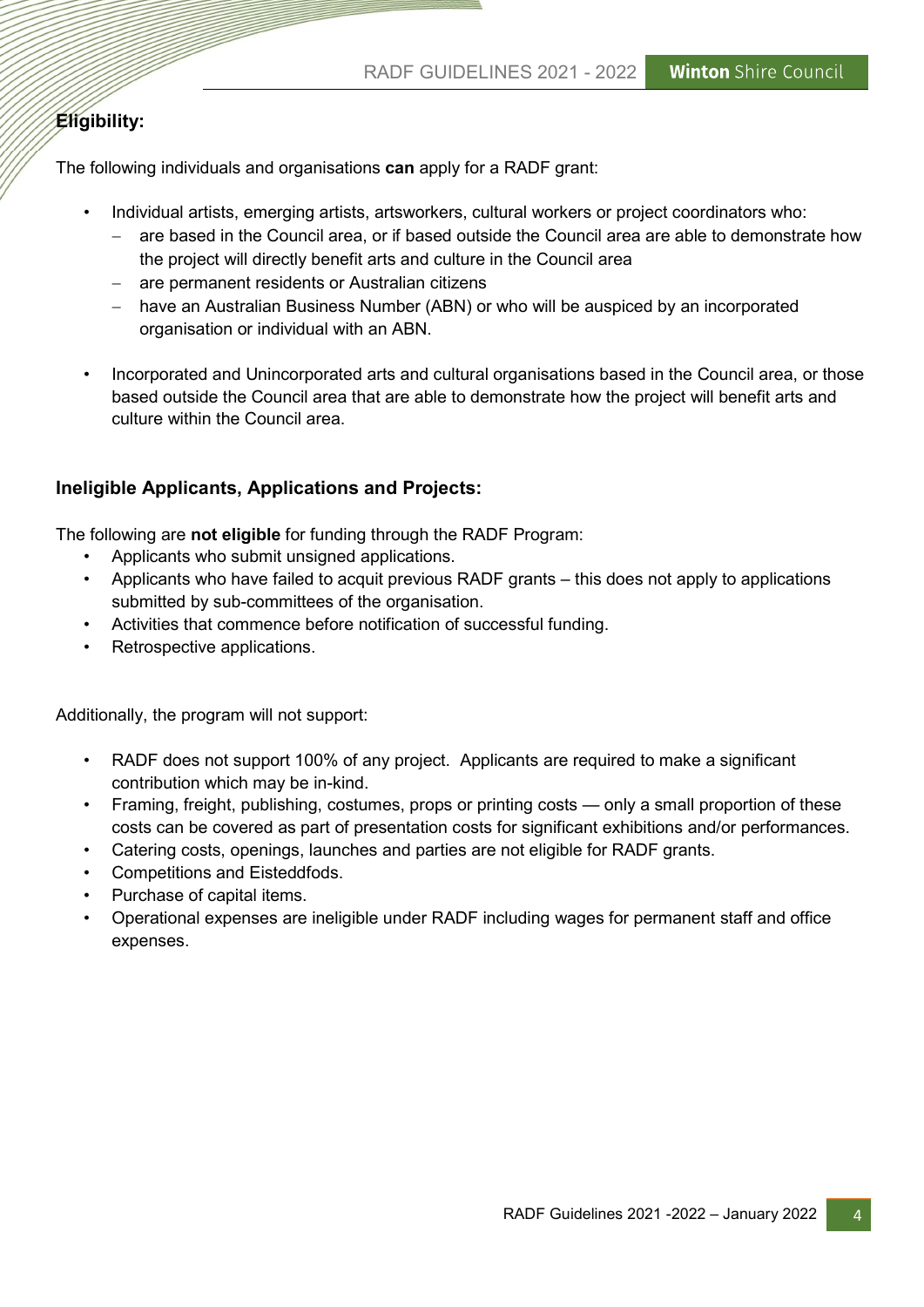# SECTION A- Categories of funding:

There are six categories of funding available for individuals, groups or Council. They are:

### 1. Individual Development Grants

Objective — for individual artists and artsworkers living in regional Queensland to attend professional development activities; master classes; mentorships with recognised arts and cultural peers; and placements with recognised arts and cultural organisations.

• RADF grants will support intrastate and interstate activities only.

Assistance is available for up to 65 per cent of the total costs for registration, accommodation and travel to a maximum of \$1000 for activities in Queensland and \$2000 for activities in other states.

#### 2. Building community cultural capacity

Objective — for community groups to engage a professional artist or artsworker to work with them on developing their arts practice or to run skills development workshops or community arts projects.

• RADF grants will support travel, accommodation and fees associated with employing artists or artsworkers.

• Assistance is available for up to 65 per cent of the total costs of the project or workshop.

#### 3. Interest-free arts loan

Objective — for project or activities that will generate an income greater than the amount of the loan, and where no other funding source is available.

• RADF Interest-free Repayable Arts Loans will support local arts and cultural initiatives activities e.g. publishing, gallery, venue hire or freight.

#### 4. Cultural tourism

Objective — for projects and activities that focus on locally distinct arts, culture, history and heritage for members of our communities and visitors. Projects that preserve and provide access to locally held collections that have state or local significance.

RADF grants can support initiatives and activities including

Cultural tourism marketing.

Arts projects that increase tourism outcomes.

Touring performances.

Documentation, preservation and interpretation projects.

Collection management training.

Community stories documentation.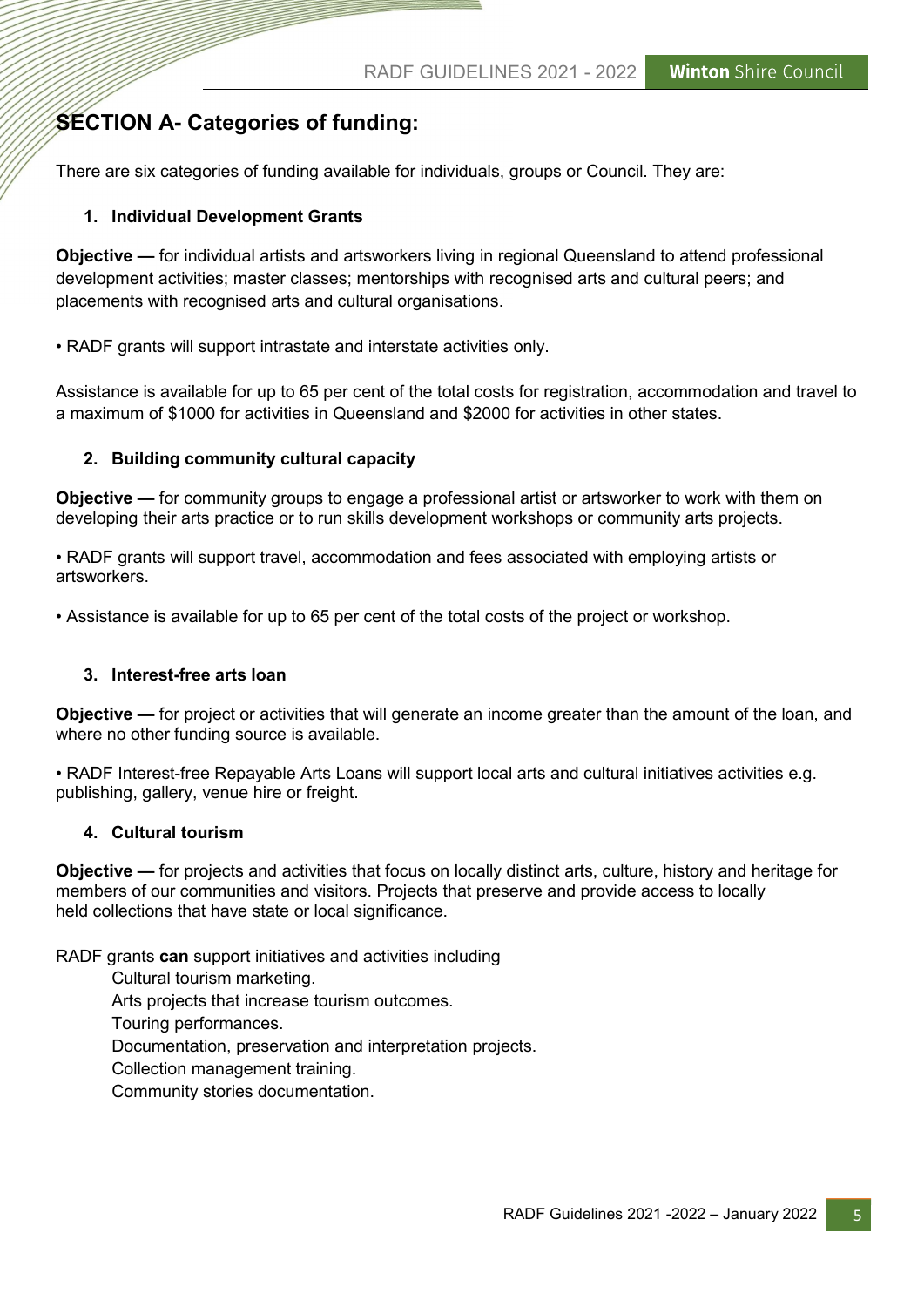# 5. Regional partnerships

Objective — to encourage innovative and energising arts and cultural projects where artists, communities and Councils work together in their community, or in partnership with another community, to achieve enhanced outcomes from RADF grants.

RADF grants will support projects that can demonstrate a partnership between:

- Artists, local industry, community arts organisations and non-arts community organisations.
- Cross-Council collaborations.

#### 6. Concept & policy development

Objective — to develop arts and cultural research ideas and project proposals.

RADF grants will support individuals and groups who wish to engage in professional research and the development of ideas and project proposals. The project should demonstrate how it will contribute to future arts and cultural development.

- Develop arts and cultural policy, cultural mapping, visioning and planning proposals.
- Partner on regional arts and cultural policy co-ordination activities.

Quick Response Grants for opportunities for professional development that unexpectedly become available out of the normal local RADF rounds may be considered by the Committee. Applications usually need to be submitted at least six weeks before the event/activity.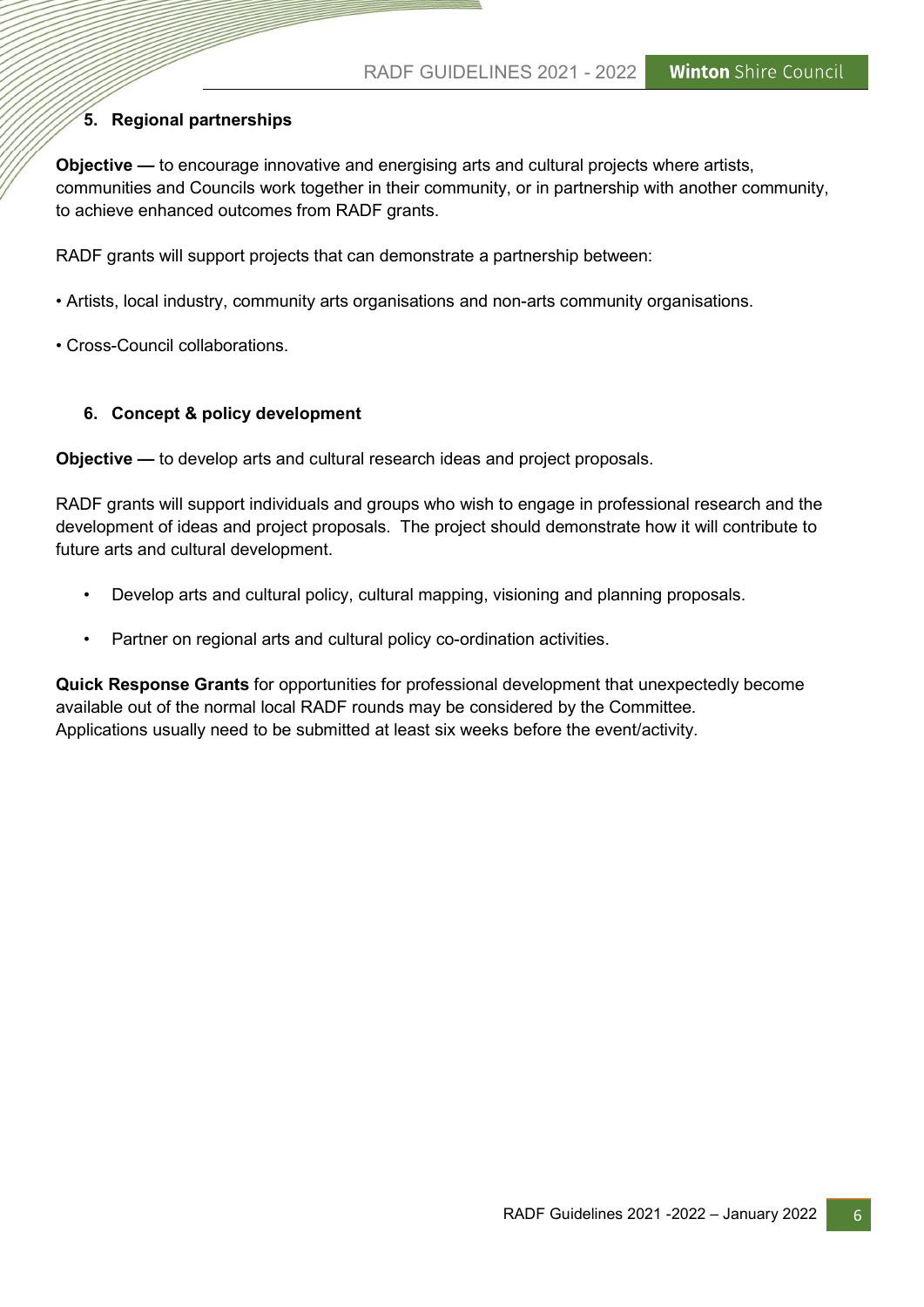# **SECTION B: Your application**

## Completing the RADF application form:

- 1. Ask yourself these key questions when developing your activity:
	- Which activity do I want to do?
	- Why do I want to do it?
	- Which people will be involved?
	- Do they have the skills to make it happen?
	- Who in the community will benefit?
	- How much will it cost?
	- Where will I get the money from in addition to a RADF grant?
- 2. Provide relevant support material that strengthens your application, such as:
	- Up to 3 letters of support
	- letters of acceptance from a workshop leader, artist, project partner, gallery owner
	- quotes for expenditure as cited in your budget
	- CVs of arts and cultural workers employed in the activity.
- 3. Sign your application.

The RADF committee may want more information if they are uncertain about an application; ensure you submit your application before the due date to allow for any clarification to be sought.

# What is the RADF Committee looking for?

When assessing applications RADF Committees will consider whether the project will:

- will increase the sustainability of creative communities
- will benefit the community, both directly and indirectly
- align with local and/or regional plans
- Applications will be assessed on reach, viability, impact and quality.

All applications are judged on merit with Committee decisions based on:

- the six strategic visions of Council's arts and cultural policy.
- the six RADF funding categories
- the eligibility criteria
- Council's corporate plan
- Council's available RADF budget for the year.
- Equitable distribution of funds.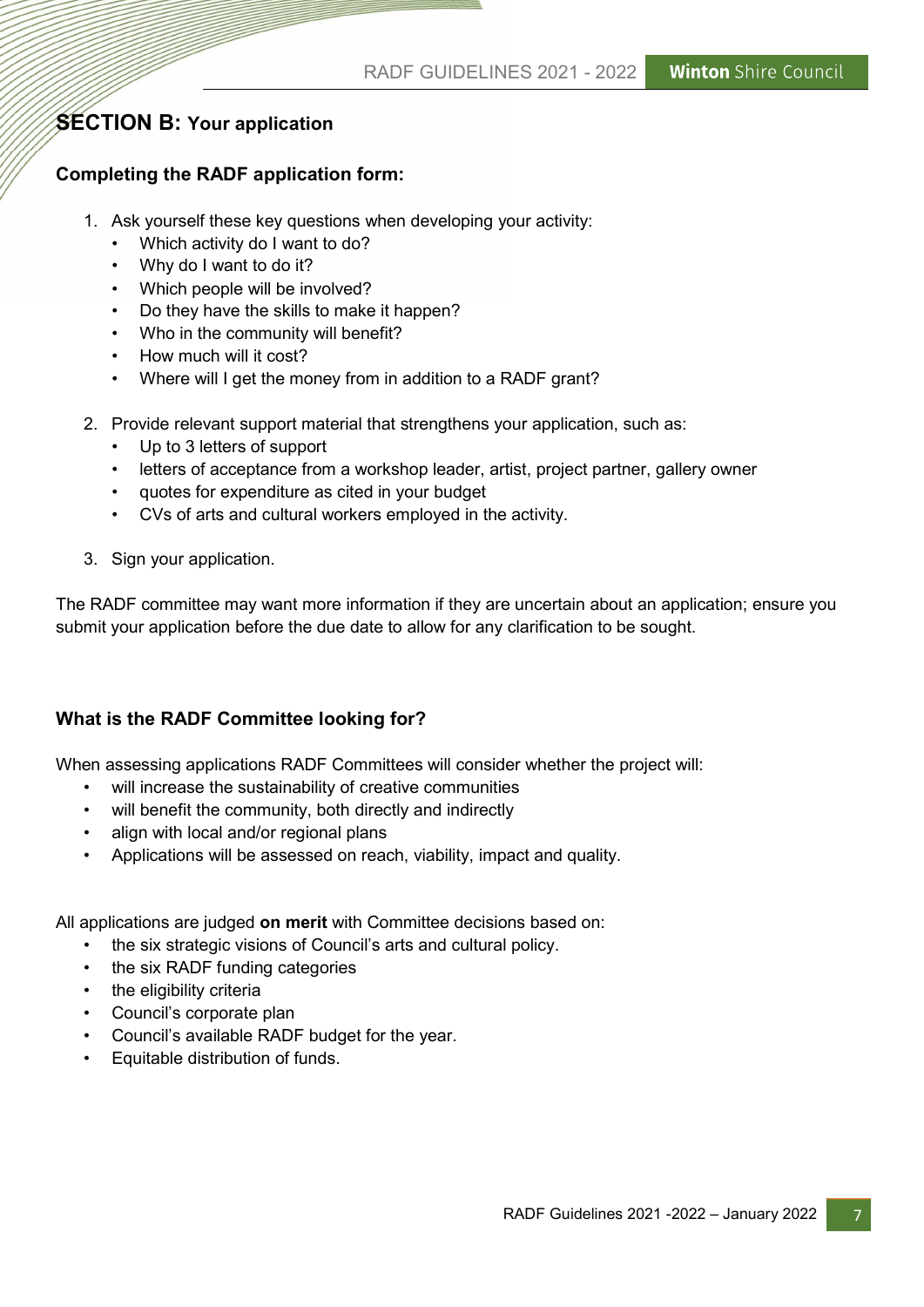# Completing the Budget:

You must include a comprehensive budget using the template on the application form. You must:

- Ensure your budget estimates are as accurate as possible, include quotations where possible. Inflated budget claims may affect the funding decision for your activity.
- Account for all costs of your activity expenses and income; monetary and voluntary including inkind contribution.
- Ensure you list other grants you have applied for, indicate where other grants are pending.
- Indicate the amount of the RADF grant that will go towards any expenditure in the column titled RADF Grant Breakdown.
- Include the total amount you are seeking from RADF as income.
- Ensure the income and expenditure columns balance.

Complete your budget GST exclusive. If you are registered for GST, Council will pay the grant, plus GST (10%).

For detailed information on how to complete your budget please contact Denise Hurley, RADF Liaison Officer on 4657 2682 or by email at denisef@winton.qld.gov.au.

# Submitting the application:

Applicants should submit their applications before the due date by either emailing to the RLO at denisef@winton.qld.gov.au, posting to Council at PO Box 288 Winton, QLD 4735 or at PO Box 21, or handing into either the Winton Shire Council's administration offices.

The Committee meets approximately two (2) weeks after the round closes to assess the applications.

The RADF Committee's final recommendations are documented and presented to Council for ratification.

If you are successful you will receive from Council:

- two copies of a RADF Letter of Offer specifying what the funding is being allocated for and any special conditions that may apply to your application
	- one copy to sign and return\*
	- one copy to keep for your reference
- all relevant forms you have to complete and return for the release of funds\*
- all relevant information you need to acknowledge the State Government and Council who are providing the grant.

\*Funds will not be released until you sign and return all relevant documents to your RADF Liaison Officer.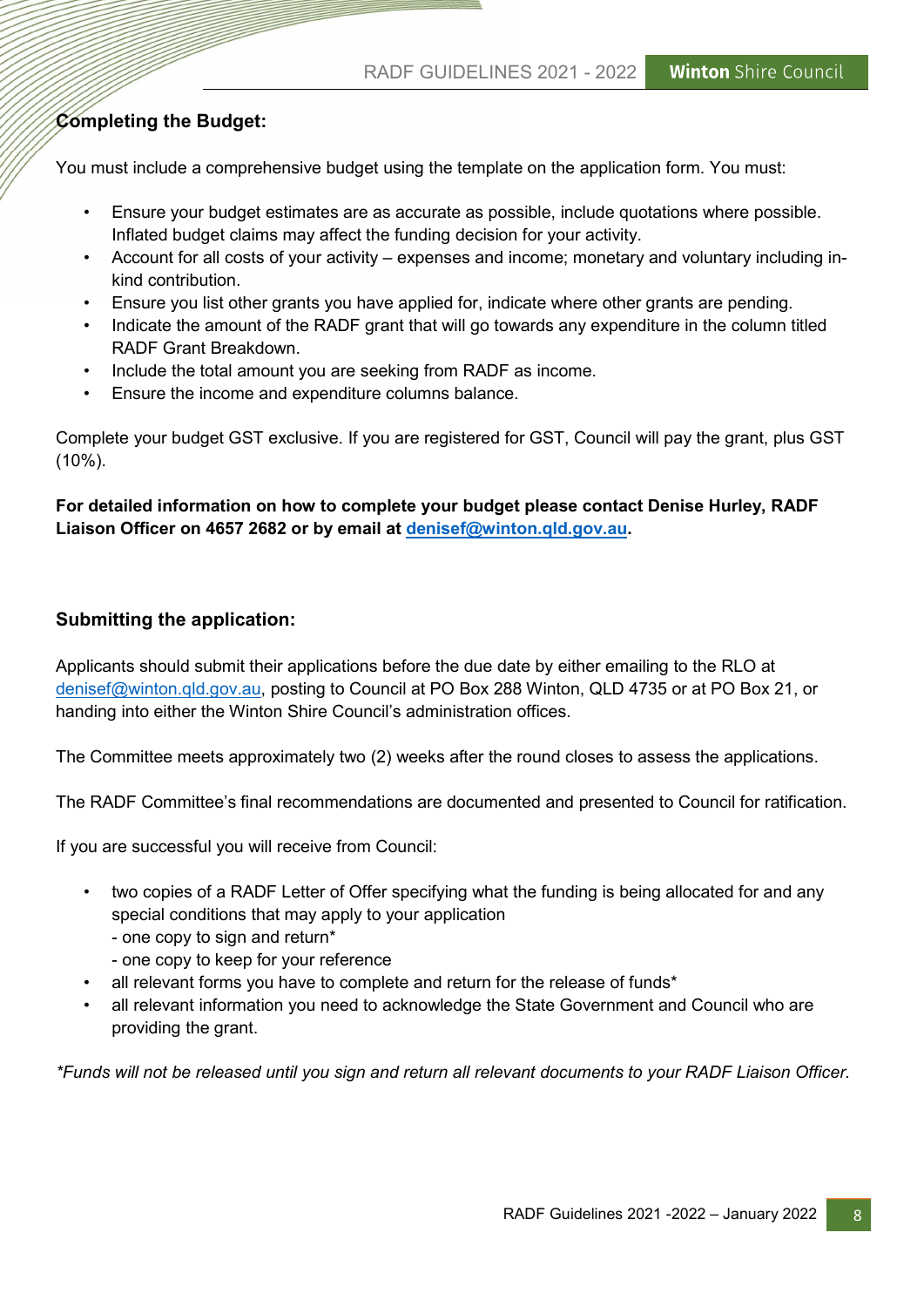# Project alterations:

Sometimes circumstances change, and you cannot carry out your activity exactly as described in your application. When this happens, you must contact the RLO and negotiate any change before beginning your activity.

This conversation must be followed up with a notification to the RLO in writing.

Please note: If you change your application without approval, Council can ask for the funds to be returned.

### Completed Projects:

As part of your funding agreement you are required to submit an Outcome Report to Council no more than 8 weeks after completing your funded activity. This acquits the local RADF monies you spent.

If you fail to acquit your grant, you will be ineligible to apply for future funding through RADF and Arts Queensland. In some circumstances, you may be asked to repay the grant.

Your outcome report needs to document evidence of the outcomes of the activity and how the RADF money was spent. Examples of supporting documentation to be provided include newspaper articles, images, web links, testimonials etc.

It is a chance to reflect on the level of success your activity achieved by:

- identifying key outcomes
- assessing the benefits and drawbacks
- checking your financial estimates against your actual expenditure
- learning from any difficulties
- recognising the potential for growth or new directions in your work

You have the right to seek feedback or to see minutes of assessment meetings.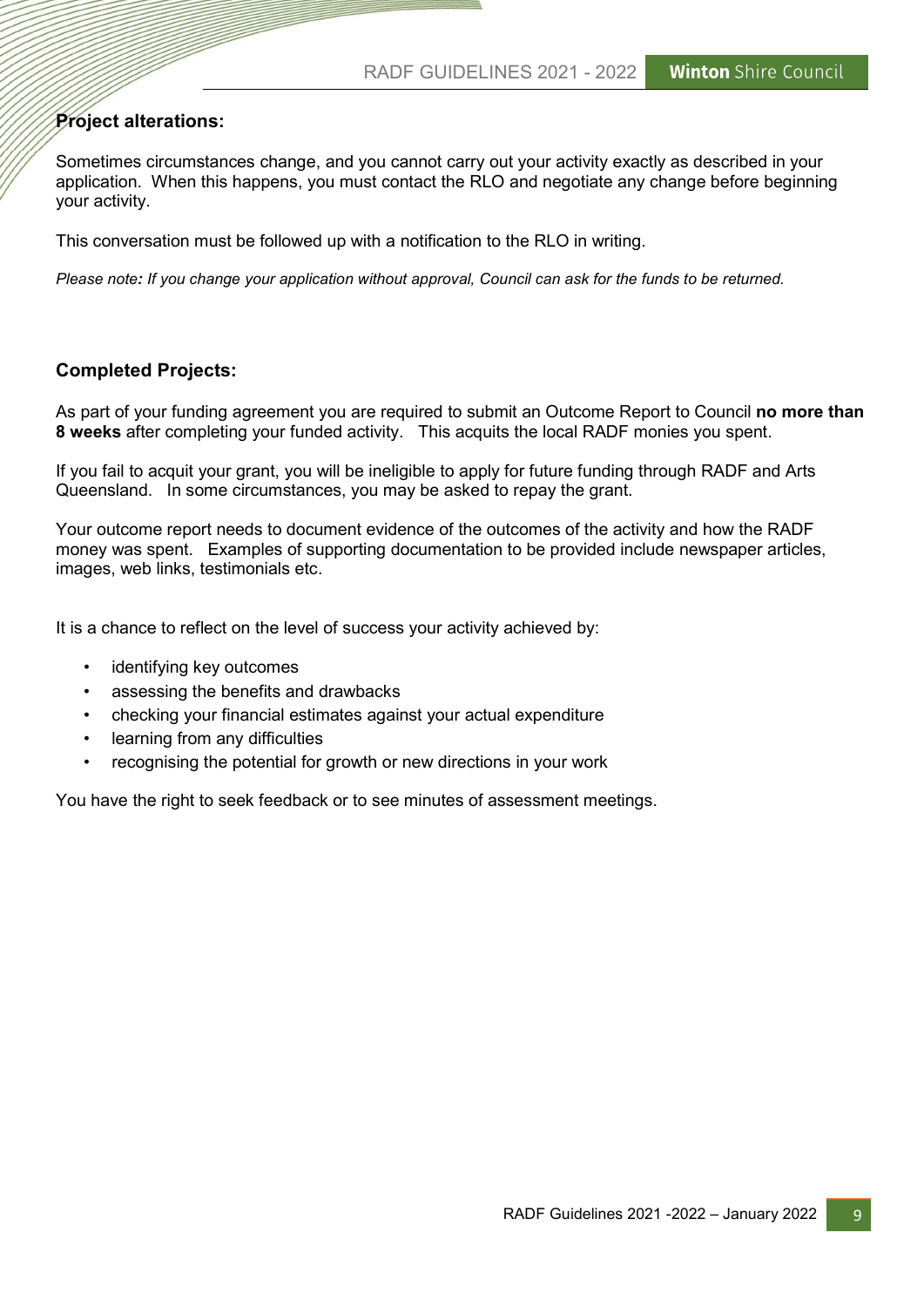#### Acknowledgment, reporting and acquittal processes for RADF 2021-2022

All RADF 2021-2022 funded activities are required to complete a Project Outcome Report which includes information about the success of your project, budget, and support material.

Project Outcome Reports are required to be submitted to Council within 8 weeks of the completion of your project.

RADF 2021-20221 funded activities must acknowledge the Queensland Government and the Council in all promotional material, publications, and products by inclusion of the RADF 2021-2022 acknowledgment text and logos.

Acknowledgement Text for RADF 2021-2022:

The Regional Arts Development Fund (RADF) is a partnership between the Queensland Government and Winton Shire Council to support local arts and culture in regional Queensland.

Queensland Government crest is available at http://www.arts.qld.gov.au/funding/logos.html and your RADF Liaison Officer.

Council logo is available from the RADF Liaison Officer.

#### For further Information:

If you have queries regarding your application, the assessment process or the RADF program in general you are able to request a meeting with a Committee member or Council staff member to get feedback about your application. The minutes of the assessment meetings are available on Council's website https://www.winton.qld.gov.au/council/advisory-committee-agendas-and-minutes/regional-artsdevelopment-fund

For more information about the RADF Program and process, please contact Denise Hurley, RADF Liaison Officer on 4657 2682 or by email at denisef@winton.qld.gov.au.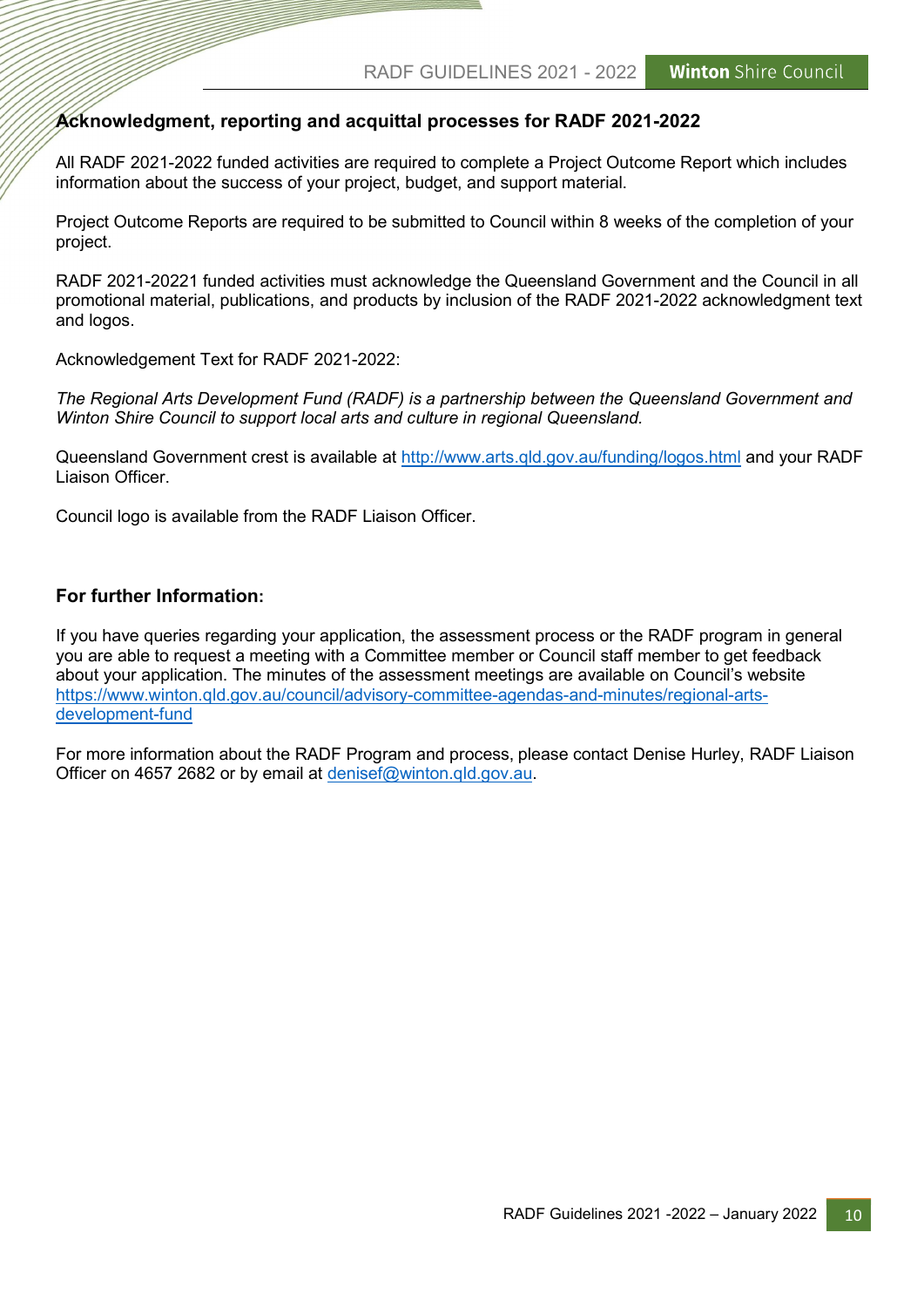Appendix 1:

# TIPS for Writing a Good Grant Application

The Regional Arts Development Fund is a partnership between the Queensland Government through Arts Queensland and Councils to support local arts and culture.

The program funds one-off, short term projects that offer professional arts, culture and heritage opportunities via an application process. Council's RADF Liaison Officer, Denise Hurley, is available to assist applicants with their submissions. Contact denisef@winton.qld.gov.au or phone 4657 2682.

# General TIPS:

Before you start:

- Read the guidelines.
- Ensure your project planning is complete.
- If unsure about anything seek help.

Developing your Submission:

- Address the program's criteria and priorities; show how your project offers value for investment.
- Demonstrate the need and community benefit of your project.
- Provide realistic timeframes.
- Provide evidence of community support.
- Explain your project fully; don't leave room for questions.
- Provide a realistic and balanced budget.
- Complete all sections of application.
- **Provide evidence of budget costings**

# Language:

- Be concise, don't waffle.
- Don't use 'big' words for the sake of using a big word.
- Write positively 'when' not 'if', 'will' not 'could'.
- Don't write emotively, use factual statements.